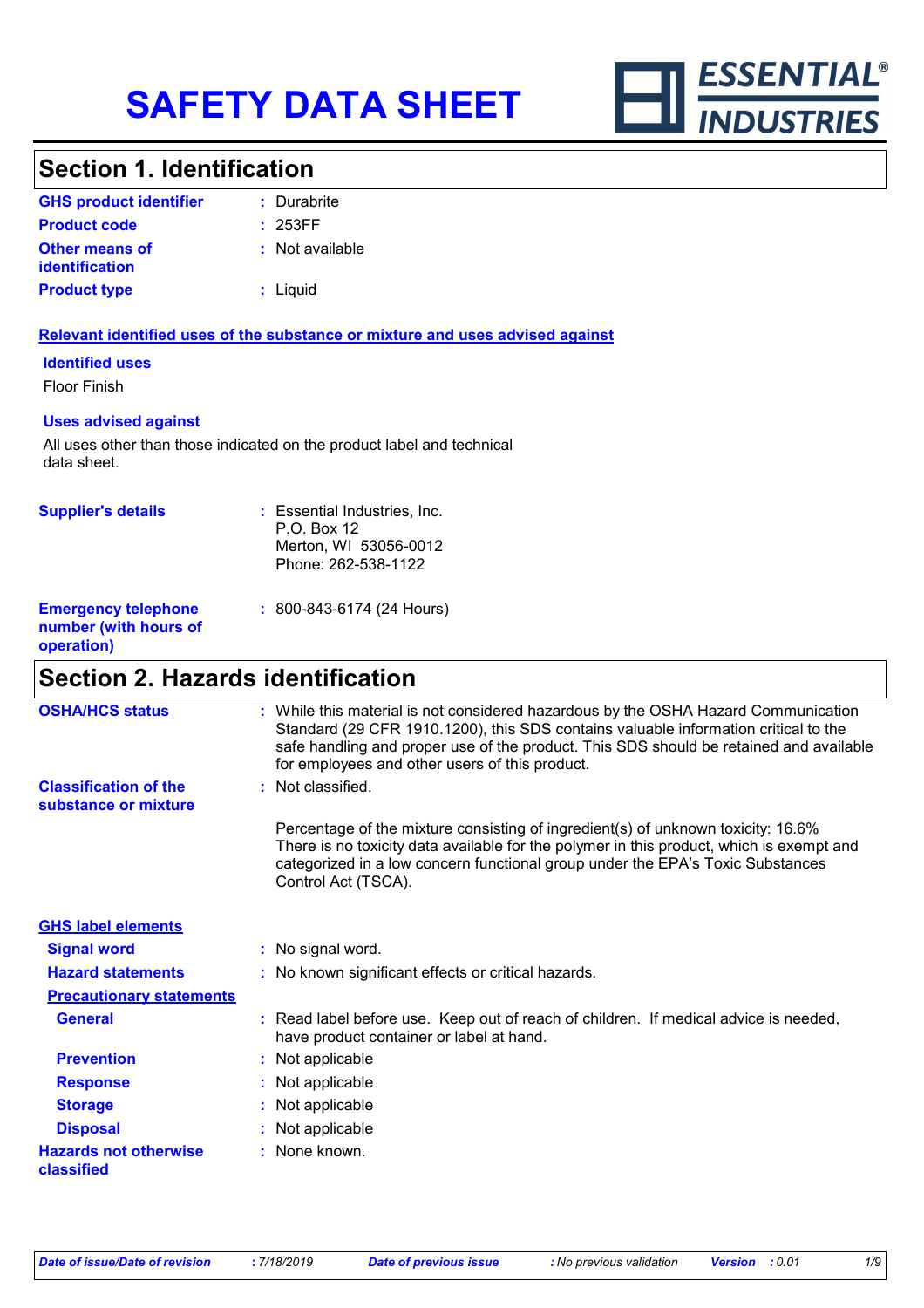# **Section 3. Composition/information on ingredients**

**Substance/mixture :**

: Mixture

| <b>Ingredient name</b>    | $\bullet$ | <b>CAS number</b> |
|---------------------------|-----------|-------------------|
| 2-(2-ethoxyethoxy)ethanol | ≲3        | 111-90-0          |

Any concentration shown as a range is to protect confidentiality or is due to batch variation.

**There are no additional ingredients present which, within the current knowledge of the supplier and in the concentrations applicable, are classified as hazardous to health or the environment and hence require reporting in this section.**

**Occupational exposure limits, if available, are listed in Section 8.**

### **Section 4. First aid measures**

### **Description of necessary first aid measures**

| <b>Eye contact</b>  | : Immediately flush eyes with plenty of water, occasionally lifting the upper and lower<br>eyelids. Check for and remove any contact lenses. Get medical attention if irritation<br>occurs.                                                                                                                                                            |
|---------------------|--------------------------------------------------------------------------------------------------------------------------------------------------------------------------------------------------------------------------------------------------------------------------------------------------------------------------------------------------------|
| <b>Inhalation</b>   | : Remove victim to fresh air and keep at rest in a position comfortable for breathing. Get<br>medical attention if symptoms occur.                                                                                                                                                                                                                     |
| <b>Skin contact</b> | : Flush contaminated skin with plenty of water. Remove contaminated clothing and<br>shoes. Get medical attention if symptoms occur.                                                                                                                                                                                                                    |
| Ingestion           | : Wash out mouth with water. Remove victim to fresh air and keep at rest in a position<br>comfortable for breathing. If material has been swallowed and the exposed person is<br>conscious, give small quantities of water to drink. Do not induce vomiting unless<br>directed to do so by medical personnel. Get medical attention if symptoms occur. |

#### **Most important symptoms/effects, acute and delayed**

### **Notes to physician :** Treat symptomatically. Contact poison treatment specialist immediately if large **Inhalation :** No known significant effects or critical hazards. **Ingestion :** No known significant effects or critical hazards. **Skin contact :** No known significant effects or critical hazards. **Eye contact :** No known significant effects or critical hazards. **Over-exposure signs/symptoms Skin contact Ingestion Inhalation :** No specific data. No specific data. **:** No specific data. **: Eye contact :** No specific data. **Potential acute health effects Indication of immediate medical attention and special treatment needed, if necessary**

| <b>INULGO LU DITVOIGHI</b>        | . Treat symptomalically. Contact poison treatment specialist immediately in large<br>quantities have been ingested or inhaled. |
|-----------------------------------|--------------------------------------------------------------------------------------------------------------------------------|
| <b>Specific treatments</b>        | : No specific treatment.                                                                                                       |
| <b>Protection of first-aiders</b> | : No action shall be taken involving any personal risk or without suitable training.                                           |

### **See toxicological information (Section 11)**

# **Section 5. Fire-fighting measures**

| <b>Extinguishing media</b>             |                                                                 |
|----------------------------------------|-----------------------------------------------------------------|
| <b>Suitable extinguishing</b><br>media | : Use an extinguishing agent suitable for the surrounding fire. |
| Unsuitable extinguishing<br>media      | : None known.                                                   |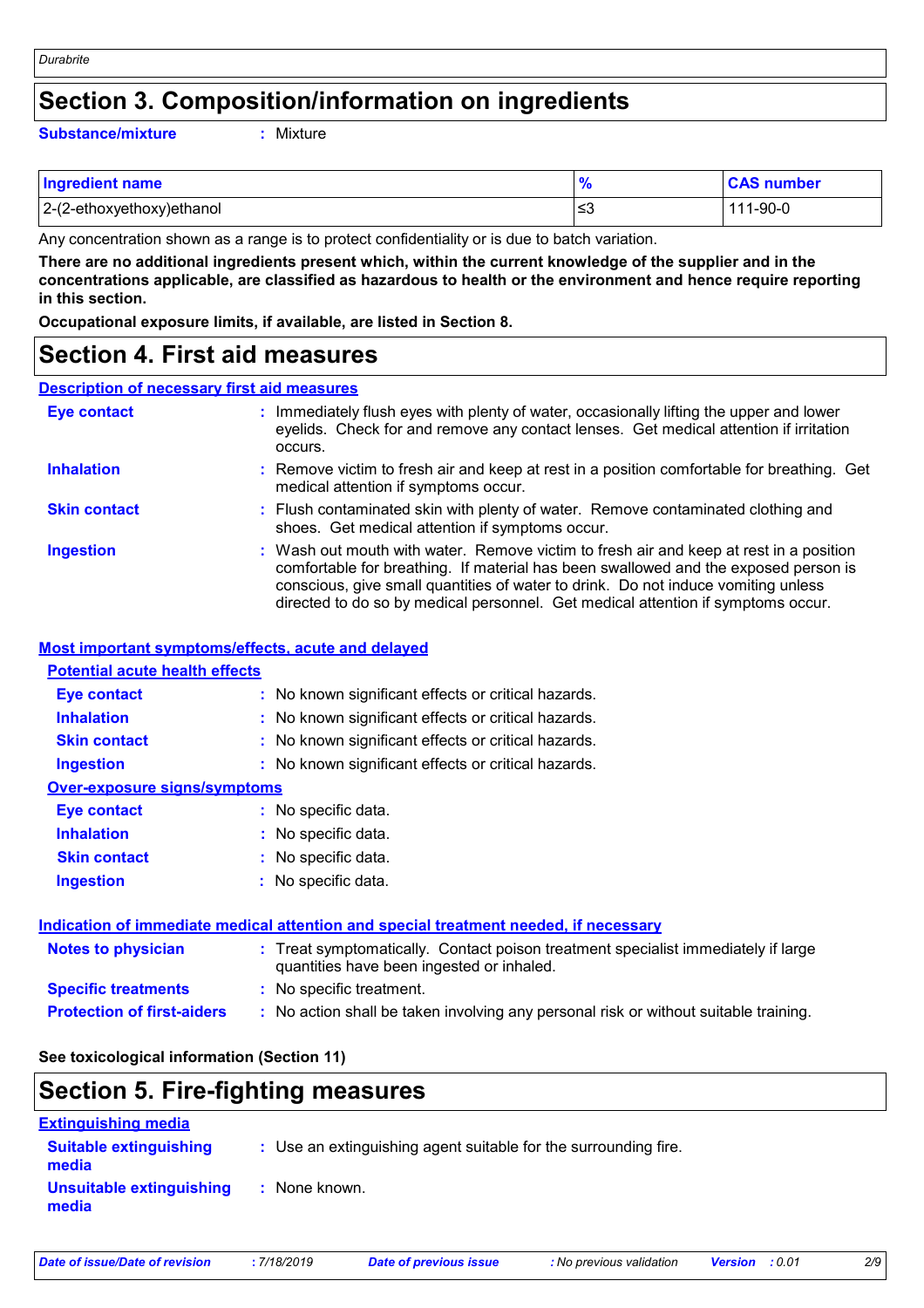# **Section 5. Fire-fighting measures**

| <b>Specific hazards arising</b><br>from the chemical     | : In a fire or if heated, a pressure increase will occur and the container may burst.                                                                                                               |
|----------------------------------------------------------|-----------------------------------------------------------------------------------------------------------------------------------------------------------------------------------------------------|
| <b>Hazardous thermal</b><br>decomposition products       | Decomposition products may include the following materials:<br>carbon dioxide<br>carbon monoxide                                                                                                    |
| <b>Special protective actions</b><br>for fire-fighters   | : Promptly isolate the scene by removing all persons from the vicinity of the incident if<br>there is a fire. No action shall be taken involving any personal risk or without suitable<br>training. |
| <b>Special protective</b><br>equipment for fire-fighters | Fire-fighters should wear appropriate protective equipment and self-contained breathing<br>apparatus (SCBA) with a full face-piece operated in positive pressure mode.                              |

### **Section 6. Accidental release measures**

**Personal precautions, protective equipment and emergency procedures**

| For non-emergency<br>personnel                               |   | : No action shall be taken involving any personal risk or without suitable training.<br>Evacuate surrounding areas. Keep unnecessary and unprotected personnel from<br>entering. Do not touch or walk through spilled material. Put on appropriate personal<br>protective equipment.                                                                        |  |
|--------------------------------------------------------------|---|-------------------------------------------------------------------------------------------------------------------------------------------------------------------------------------------------------------------------------------------------------------------------------------------------------------------------------------------------------------|--|
| For emergency responders                                     | ÷ | If specialized clothing is required to deal with the spillage, take note of any information in<br>Section 8 on suitable and unsuitable materials. See also the information in "For non-<br>emergency personnel".                                                                                                                                            |  |
| <b>Environmental precautions</b>                             |   | : Avoid dispersal of spilled material and runoff and contact with soil, waterways, drains<br>and sewers. Inform the relevant authorities if the product has caused environmental<br>pollution (sewers, waterways, soil or air).                                                                                                                             |  |
| <b>Methods and materials for containment and cleaning up</b> |   |                                                                                                                                                                                                                                                                                                                                                             |  |
| <b>Small spill</b>                                           |   | : Stop leak if without risk. Move containers from spill area. Dilute with water and mop up<br>if water-soluble. Alternatively, or if water-insoluble, absorb with an inert dry material and<br>place in an appropriate waste disposal container. Dispose of via a licensed waste<br>disposal contractor.                                                    |  |
| <b>Large spill</b>                                           |   | : Stop leak if without risk. Move containers from spill area. Prevent entry into sewers,<br>water courses, basements or confined areas. Wash spillages into an effluent treatment<br>plant or proceed as follows. Contain and collect spillage with non-combustible,<br>absorbent material e.g. sand, earth, vermiculite or diatomaceous earth and place in |  |

container for disposal according to local regulations (see Section 13). Dispose of via a licensed waste disposal contractor. Note: see Section 1 for emergency contact

# **Section 7. Handling and storage**

#### **Precautions for safe handling**

| <b>Protective measures</b>                                                       |    | : Put on appropriate personal protective equipment (see Section 8).                                                                                                                                                                                                                                                                                                                                                                                                                                                                                             |
|----------------------------------------------------------------------------------|----|-----------------------------------------------------------------------------------------------------------------------------------------------------------------------------------------------------------------------------------------------------------------------------------------------------------------------------------------------------------------------------------------------------------------------------------------------------------------------------------------------------------------------------------------------------------------|
| <b>Advice on general</b><br>occupational hygiene                                 |    | : Eating, drinking and smoking should be prohibited in areas where this material is<br>handled, stored and processed. Workers should wash hands and face before eating,<br>drinking and smoking. Remove contaminated clothing and protective equipment before<br>entering eating areas. See also Section 8 for additional information on hygiene<br>measures.                                                                                                                                                                                                   |
| <b>Conditions for safe storage,</b><br>including any<br><b>incompatibilities</b> | ÷. | Store in accordance with local regulations. Store in original container protected from<br>direct sunlight in a dry, cool and well-ventilated area, away from incompatible materials<br>and food and drink. Keep container tightly closed and sealed until ready for use.<br>Containers that have been opened must be carefully resealed and kept upright to<br>prevent leakage. Do not store in unlabeled containers. Use appropriate containment to<br>avoid environmental contamination. See Section 10 for incompatible materials before<br>handling or use. |

information and Section 13 for waste disposal.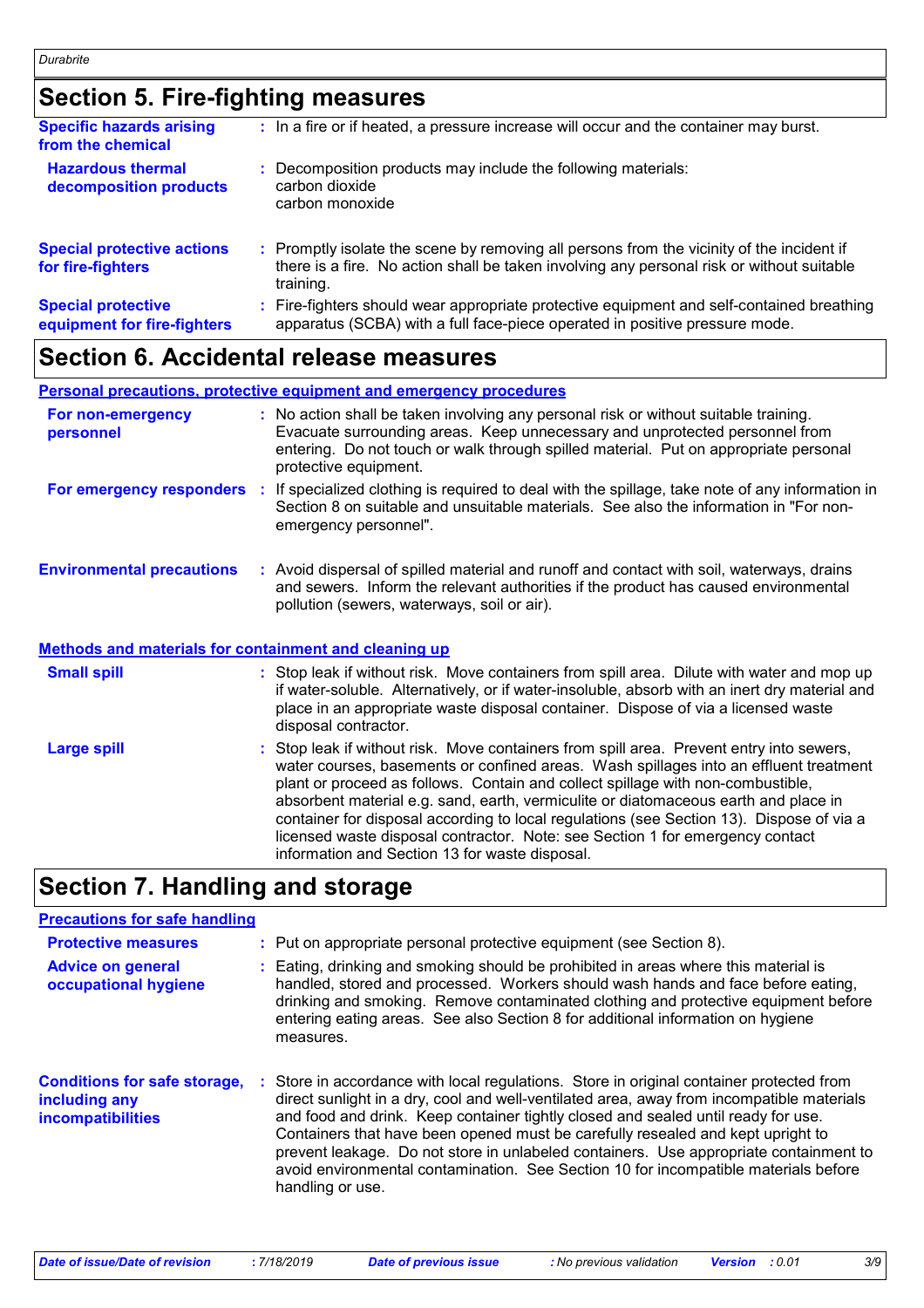# **Section 8. Exposure controls/personal protection**

#### **Control parameters**

### **Occupational exposure limits**

| <b>Ingredient name</b>                           |                                                             |                                                                                                                                                                                                                                                                                                                                                                  | <b>Exposure limits</b>                                                                                                                                                                                                                                           |  |
|--------------------------------------------------|-------------------------------------------------------------|------------------------------------------------------------------------------------------------------------------------------------------------------------------------------------------------------------------------------------------------------------------------------------------------------------------------------------------------------------------|------------------------------------------------------------------------------------------------------------------------------------------------------------------------------------------------------------------------------------------------------------------|--|
| 2-(2-ethoxyethoxy)ethanol                        |                                                             |                                                                                                                                                                                                                                                                                                                                                                  | AIHA WEEL (United States, 7/2018).<br>TWA: 25 ppm 8 hours.                                                                                                                                                                                                       |  |
| <b>Appropriate engineering</b><br>controls       |                                                             | contaminants.                                                                                                                                                                                                                                                                                                                                                    | : Good general ventilation should be sufficient to control worker exposure to airborne                                                                                                                                                                           |  |
| <b>Environmental exposure</b><br><b>controls</b> | will be necessary to reduce emissions to acceptable levels. |                                                                                                                                                                                                                                                                                                                                                                  | : Emissions from ventilation or work process equipment should be checked to ensure<br>they comply with the requirements of environmental protection legislation. In some<br>cases, fume scrubbers, filters or engineering modifications to the process equipment |  |
| <b>Individual protection measures</b>            |                                                             |                                                                                                                                                                                                                                                                                                                                                                  |                                                                                                                                                                                                                                                                  |  |
| <b>Hygiene measures</b>                          |                                                             | eating, smoking and using the lavatory and at the end of the working period.<br>showers are close to the workstation location.                                                                                                                                                                                                                                   | : Wash hands, forearms and face thoroughly after handling chemical products, before<br>Appropriate techniques should be used to remove potentially contaminated clothing.<br>Wash contaminated clothing before reusing. Ensure that eyewash stations and safety  |  |
| <b>Eye/face protection</b>                       | ÷.                                                          | Safety eyewear complying with an approved standard should be used when a risk<br>assessment indicates this is necessary to avoid exposure to liquid splashes, mists,<br>gases or dusts. If contact is possible, the following protection should be worn, unless<br>the assessment indicates a higher degree of protection: safety glasses with side-<br>shields. |                                                                                                                                                                                                                                                                  |  |
| <b>Skin protection</b>                           |                                                             |                                                                                                                                                                                                                                                                                                                                                                  |                                                                                                                                                                                                                                                                  |  |
| <b>Hand protection</b>                           |                                                             | Chemical-resistant, impervious gloves complying with an approved standard should be<br>worn at all times when handling chemical products if a risk assessment indicates this is<br>necessary.                                                                                                                                                                    |                                                                                                                                                                                                                                                                  |  |
| <b>Body protection</b>                           |                                                             | Personal protective equipment for the body should be selected based on the task being<br>performed and the risks involved and should be approved by a specialist before<br>handling this product.                                                                                                                                                                |                                                                                                                                                                                                                                                                  |  |
| <b>Other skin protection</b>                     |                                                             | : Appropriate footwear and any additional skin protection measures should be selected<br>based on the task being performed and the risks involved and should be approved by a<br>specialist before handling this product.                                                                                                                                        |                                                                                                                                                                                                                                                                  |  |
| <b>Respiratory protection</b>                    |                                                             | appropriate standard or certification. Respirators must be used according to a<br>aspects of use.                                                                                                                                                                                                                                                                | Based on the hazard and potential for exposure, select a respirator that meets the<br>respiratory protection program to ensure proper fitting, training, and other important                                                                                     |  |

# **Section 9. Physical and chemical properties**

| <b>Appearance</b>                               |                                                       |
|-------------------------------------------------|-------------------------------------------------------|
| <b>Physical state</b>                           | : Liquid                                              |
| <b>Color</b>                                    | : Milky White                                         |
| <b>Odor</b>                                     | : Bland                                               |
| <b>Odor threshold</b>                           | : Not available                                       |
| pH                                              | $: 8.1 \text{ to } 8.3$                               |
| <b>Melting point</b>                            | : $0^{\circ}$ C (32 $^{\circ}$ F)                     |
| <b>Boiling point</b>                            | : $100^{\circ}$ C (212 $^{\circ}$ F)                  |
| <b>Flash point</b>                              | : Closed cup: $>93.334^{\circ}$ C ( $>200^{\circ}$ F) |
| <b>Evaporation rate</b>                         | : Not available                                       |
| <b>Flammability (solid, gas)</b>                | : Not available                                       |
| Lower and upper explosive<br>(flammable) limits | $:$ Not available                                     |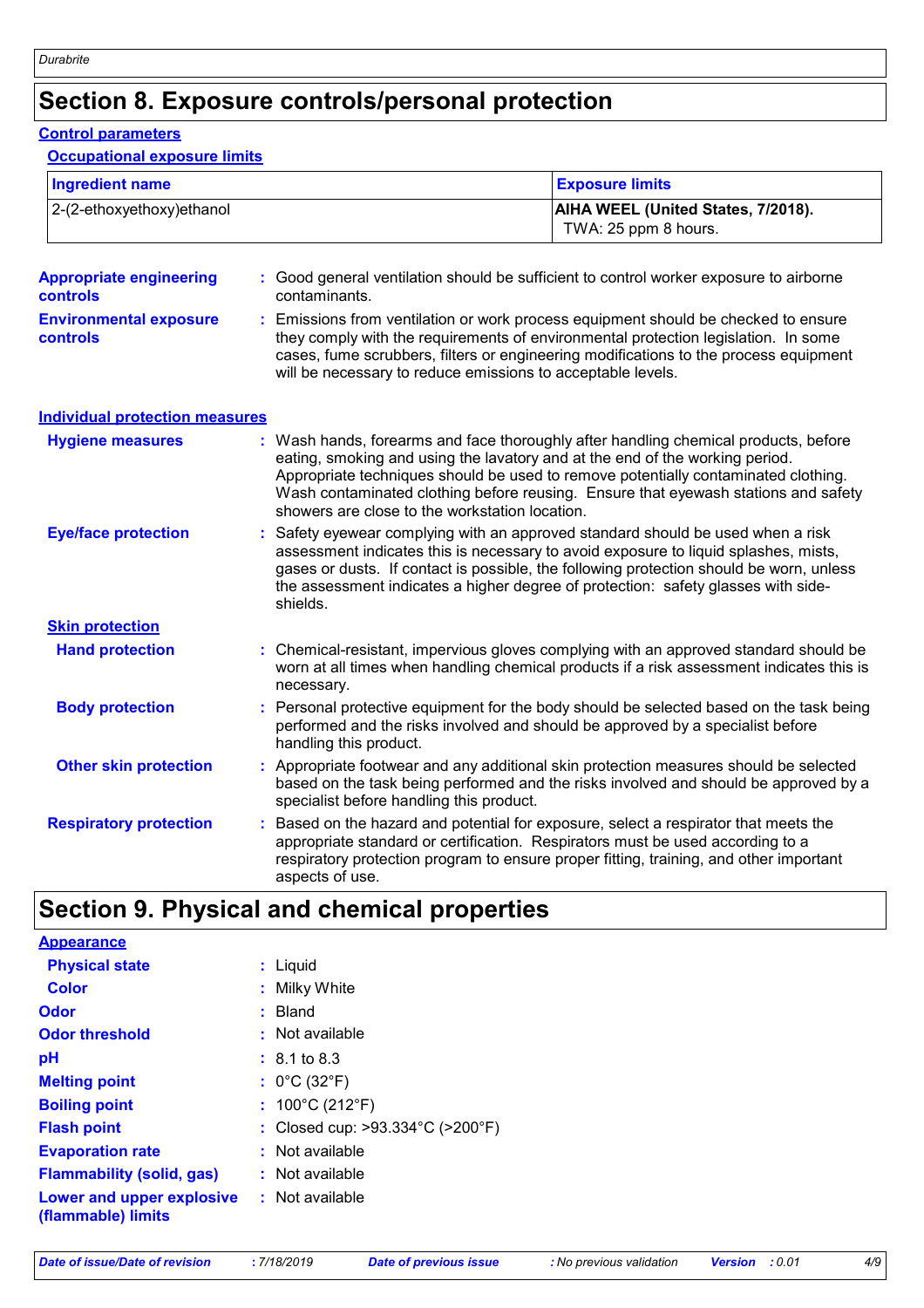# **Section 9. Physical and chemical properties**

| <b>Vapor pressure</b>                             | $:$ <4 kPa (<30 mm Hg) [room temperature] |
|---------------------------------------------------|-------------------------------------------|
| <b>Vapor density</b>                              | : $<$ 1 [Air = 1]                         |
| <b>Relative density</b>                           | : $1.03$ g/cm <sup>3</sup>                |
| <b>Solubility</b>                                 | $:$ Not available                         |
| <b>Partition coefficient: n-</b><br>octanol/water | $:$ Not available                         |
| <b>Auto-ignition temperature</b>                  | $:$ Not available                         |
| <b>Decomposition temperature</b>                  | $:$ Not available                         |
| <b>Viscosity</b>                                  | : Not available                           |
| <b>VOC content</b>                                | $: 1\%$                                   |

# **Section 10. Stability and reactivity**

| <b>Reactivity</b>                                   | : No specific test data related to reactivity available for this product or its ingredients.              |
|-----------------------------------------------------|-----------------------------------------------------------------------------------------------------------|
| <b>Chemical stability</b>                           | : The product is stable.                                                                                  |
| <b>Possibility of hazardous</b><br><b>reactions</b> | : Under normal conditions of storage and use, hazardous reactions will not occur.                         |
| <b>Conditions to avoid</b>                          | : No specific data.                                                                                       |
| <b>Incompatible materials</b>                       | : No specific data.                                                                                       |
| <b>Hazardous decomposition</b><br>products          | : Under normal conditions of storage and use, hazardous decomposition products should<br>not be produced. |

# **Section 11. Toxicological information**

### **Information on toxicological effects**

|  |  |  | <b>Acute toxicity</b> |
|--|--|--|-----------------------|
|--|--|--|-----------------------|

| <b>Product/ingredient name</b> | <b>Result</b> | <b>Species</b> | <b>Dose</b> | <b>Exposure</b> |
|--------------------------------|---------------|----------------|-------------|-----------------|
| 2-(2-ethoxyethoxy)ethanol      | LD50 Oral     | Rat            | 7500 mg/kg  |                 |

### **Irritation/Corrosion**

| <b>Product/ingredient name</b> | <b>Result</b>            | <b>Species</b> | <b>Score</b> | <b>Exposure</b>            | <b>Observation</b>       |
|--------------------------------|--------------------------|----------------|--------------|----------------------------|--------------------------|
| $ 2-(2-ethoxyethoxy)e$ thanol  | Eyes - Mild irritant     | Rabbit         |              | 125<br>milligrams          | $\overline{\phantom{0}}$ |
|                                | Eyes - Moderate irritant | Rabbit         |              | 500<br>milligrams          |                          |
|                                | l Skin - Mild irritant   | Rabbit         |              | 24 hours 500<br>milligrams |                          |

### **Sensitization**

Not available.

### **Mutagenicity**

Not available.

### **Carcinogenicity**

Not available.

### **Reproductive toxicity**

Not available.

### **Teratogenicity**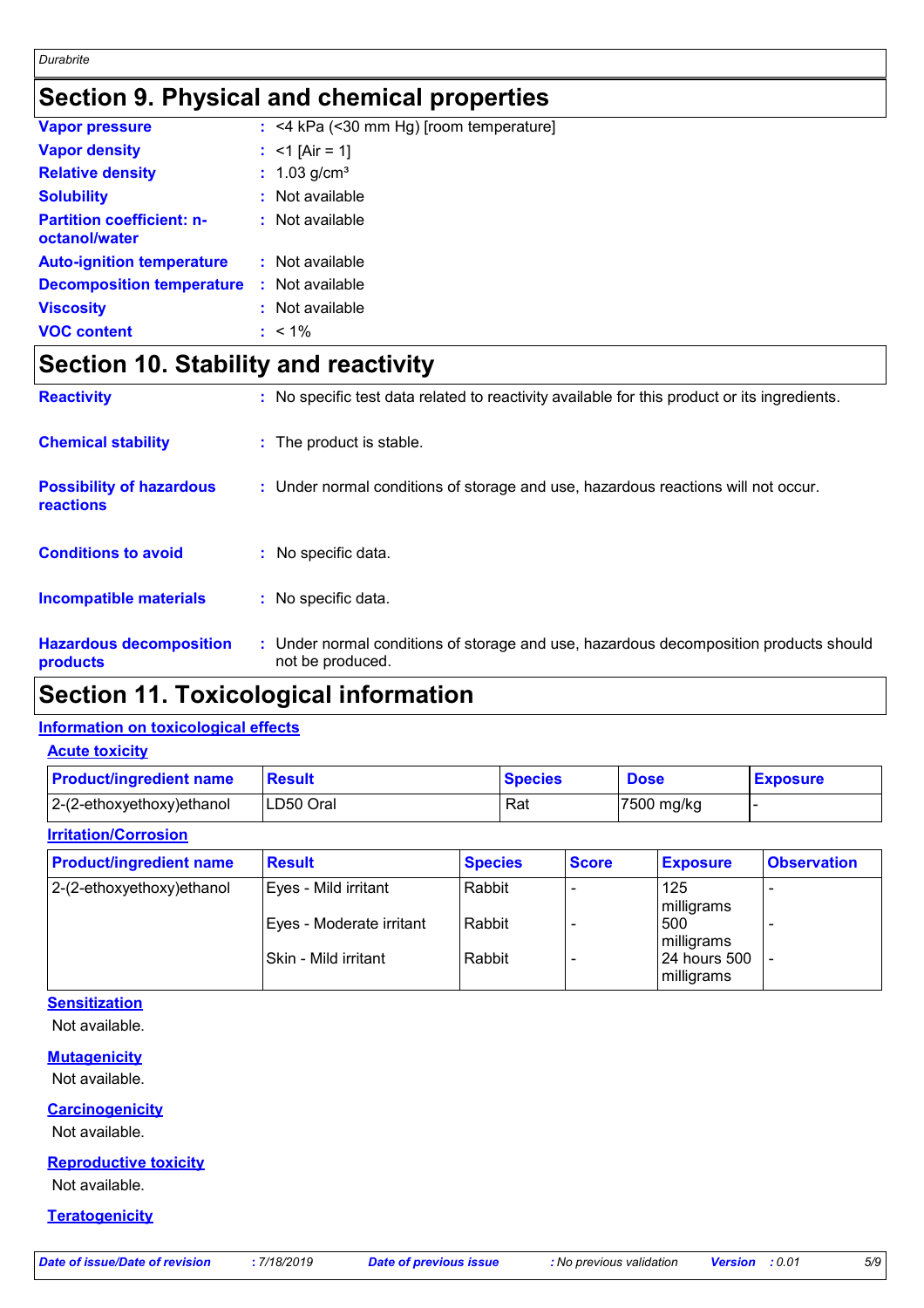# **Section 11. Toxicological information**

Not available.

Not available.

### **Specific target organ toxicity (repeated exposure)**

Not available.

### **Aspiration hazard**

Not available.

| <b>Information on the likely</b><br>routes of exposure | : Not available                                     |
|--------------------------------------------------------|-----------------------------------------------------|
| <b>Potential acute health effects</b>                  |                                                     |
| <b>Eye contact</b>                                     | : No known significant effects or critical hazards. |
| <b>Inhalation</b>                                      | : No known significant effects or critical hazards. |
| <b>Skin contact</b>                                    | : No known significant effects or critical hazards. |
| <b>Ingestion</b>                                       | : No known significant effects or critical hazards. |

### **Symptoms related to the physical, chemical and toxicological characteristics**

| <b>Eye contact</b>  | : No specific data. |
|---------------------|---------------------|
| <b>Inhalation</b>   | : No specific data. |
| <b>Skin contact</b> | : No specific data. |
| <b>Ingestion</b>    | : No specific data. |

### **Delayed and immediate effects and also chronic effects from short and long term exposure**

| <b>Short term exposure</b>                       |                                                     |
|--------------------------------------------------|-----------------------------------------------------|
| <b>Potential immediate</b><br><b>effects</b>     | : Not available                                     |
| <b>Potential delayed effects</b>                 | : Not available                                     |
| Long term exposure                               |                                                     |
| <b>Potential immediate</b><br><b>effects</b>     | : Not available                                     |
| <b>Potential delayed effects : Not available</b> |                                                     |
| <b>Potential chronic health effects</b>          |                                                     |
| Not available.                                   |                                                     |
| <b>General</b>                                   | : No known significant effects or critical hazards. |
| <b>Carcinogenicity</b>                           | : No known significant effects or critical hazards. |
| <b>Mutagenicity</b>                              | : No known significant effects or critical hazards. |
| <b>Teratogenicity</b>                            | : No known significant effects or critical hazards. |
| <b>Developmental effects</b>                     | : No known significant effects or critical hazards. |
| <b>Fertility effects</b>                         | : No known significant effects or critical hazards. |

### **Numerical measures of toxicity**

### **Acute toxicity estimates**

Not available.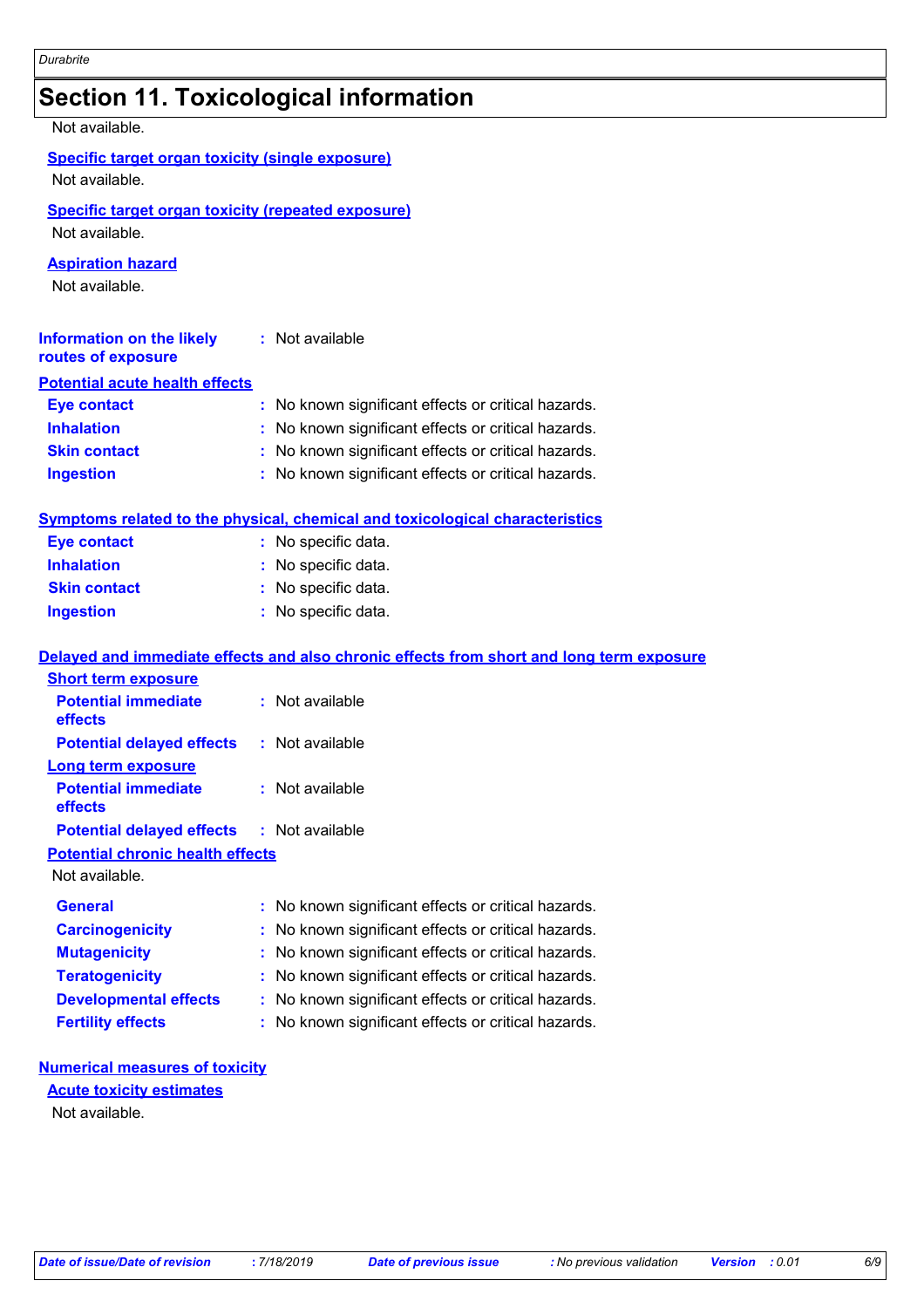# **Section 12. Ecological information**

| <b>Toxicity</b>                |                                     |                                      |                 |  |  |
|--------------------------------|-------------------------------------|--------------------------------------|-----------------|--|--|
| <b>Product/ingredient name</b> | <b>Result</b>                       | <b>Species</b>                       | <b>Exposure</b> |  |  |
| $ 2-(2-ethoxyethoxy)e$ thanol  | Acute LC50 3340000 µg/l Fresh water | Daphnia - Daphnia magna -<br>Neonate | 48 hours        |  |  |
|                                | Acute LC50 6010000 µg/l Fresh water | Fish - Ictalurus punctatus           | 96 hours        |  |  |

### **Persistence and degradability**

Not available.

### **Bioaccumulative potential**

| <b>Product/ingredient name</b> | $LogPow$ | <b>BCF</b> | <b>Potential</b> |
|--------------------------------|----------|------------|------------------|
| $ 2-(2-ethoxyethoxy)e$ thanol  | $-0.54$  |            | low              |

### **Mobility in soil**

| <b>Soil/water partition</b> | : Not available |
|-----------------------------|-----------------|
| <b>coefficient (Koc)</b>    |                 |

**Other adverse effects** : No known significant effects or critical hazards.

### **Section 13. Disposal considerations**

```
Disposal methods :
```
The generation of waste should be avoided or minimized wherever possible. Disposal of this product, solutions and any by-products should at all times comply with the requirements of environmental protection and waste disposal legislation and any regional local authority requirements. Dispose of surplus and non-recyclable products via a licensed waste disposal contractor. Waste should not be disposed of untreated to the sewer unless fully compliant with the requirements of all authorities with jurisdiction. Waste packaging should be recycled. Incineration or landfill should only be considered when recycling is not feasible. This material and its container must be disposed of in a safe way. Empty containers or liners may retain some product residues. Avoid dispersal of spilled material and runoff and contact with soil, waterways, drains and sewers.

### **Section 14. Transport information**

|                                      | <b>DOT Classification</b> | <b>IMDG</b>   | <b>IATA</b>   |
|--------------------------------------|---------------------------|---------------|---------------|
| <b>UN number</b>                     | Not regulated             | Not regulated | Not regulated |
| <b>UN proper</b><br>shipping name    | $\blacksquare$            |               |               |
| <b>Transport</b><br>hazard class(es) |                           |               |               |
| <b>Packing group</b>                 | $\blacksquare$            | ۰             |               |
| <b>Environmental</b><br>hazards      | No.                       | No.           | No.           |

**Additional information**

**Special precautions for user Transport within user's premises:** always transport in closed containers that are **:** upright and secure. Ensure that persons transporting the product know what to do in the event of an accident or spillage.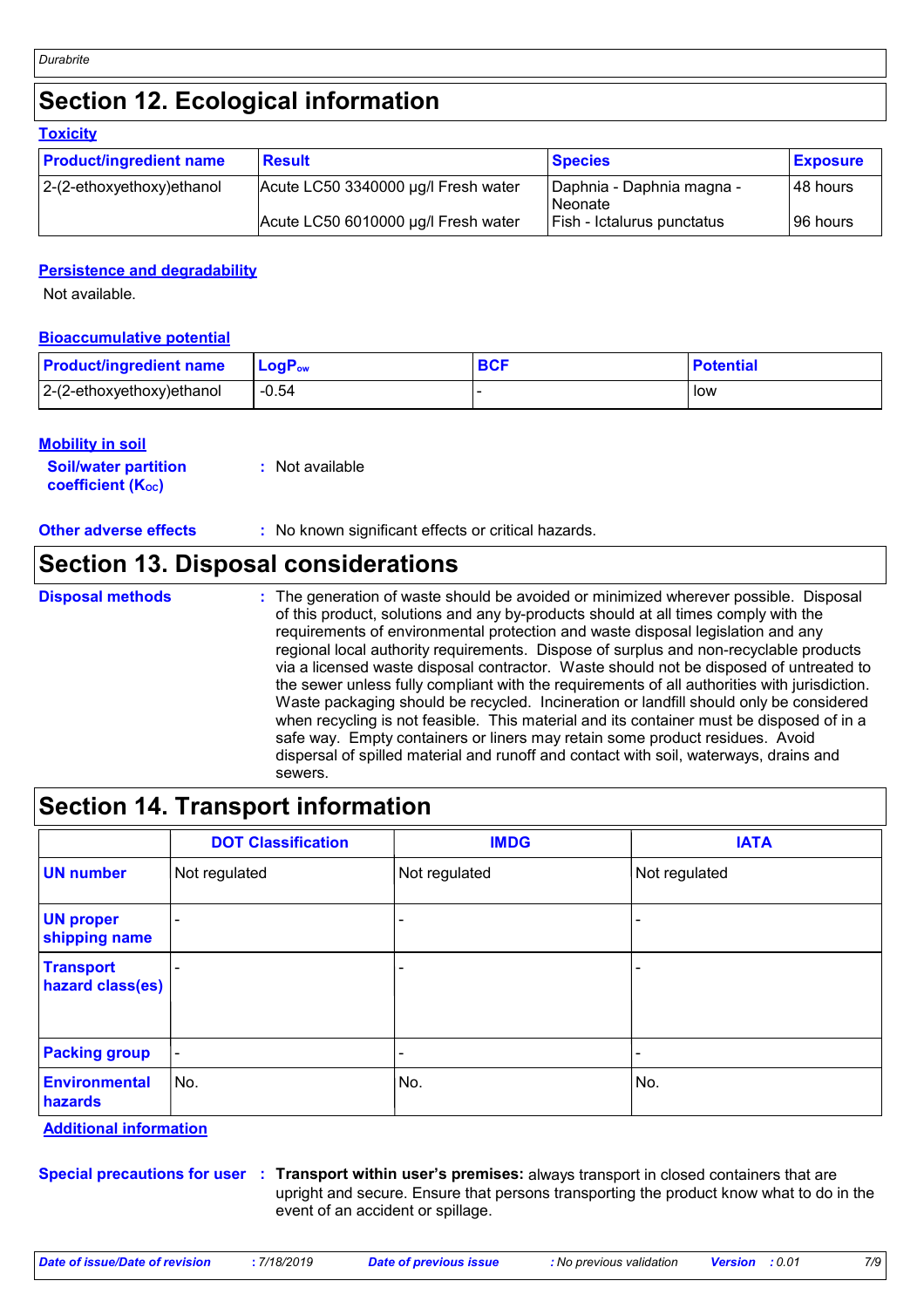## **Section 14. Transport information**

**Transport in bulk according :** Not available. **to Annex II of MARPOL and the IBC Code**

# **Section 15. Regulatory information**

### **U.S. Federal regulations**

**Clean Air Act Section 112 (b) Hazardous Air Pollutants (HAPs) :** Listed

### **SARA 311/312**

**Classification :** Not applicable

### **Composition/information on ingredients**

| <b>Name</b>               | $\mathbf{o}_{l}$ | <b>Classification</b>               |  |
|---------------------------|------------------|-------------------------------------|--|
| 2-(2-ethoxyethoxy)ethanol | ≃                | <b>EYE IRRITATION - Category 2A</b> |  |

### **SARA 313**

|                                           | <b>Product name</b>       | <b>CAS number</b> | $\frac{9}{6}$ |
|-------------------------------------------|---------------------------|-------------------|---------------|
| <b>Form R - Reporting</b><br>requirements | 2-(2-ethoxyethoxy)ethanol | $111-90-0$        | ≤3            |

SARA 313 notifications must not be detached from the SDS and any copying and redistribution of the SDS shall include copying and redistribution of the notice attached to copies of the SDS subsequently redistributed.

### **Inventory list**

| <b>CANADA INVENTORY</b><br>(DSL)            | : Not determined.                        |
|---------------------------------------------|------------------------------------------|
| <b>United States inventory</b><br>(TSCA 8b) | : All components are listed or exempted. |

## **Section 16. Other information**

**Hazardous Material Information System (U.S.A.)**



**Caution: HMIS® ratings are based on a 0-4 rating scale, with 0 representing minimal hazards or risks, and 4 representing significant hazards or risks. Although HMIS® ratings and the associated label are not required on SDSs or products leaving a facility under 29 CFR 1910.1200, the preparer may choose to provide them. HMIS® ratings are to be used with a fully implemented HMIS® program. HMIS® is a registered trademark and service mark of the American Coatings Association, Inc.**

**The customer is responsible for determining the PPE code for this material. For more information on HMIS® Personal Protective Equipment (PPE) codes, consult the HMIS® Implementation Manual.**

### **National Fire Protection Association (U.S.A.)**



**Reprinted with permission from NFPA 704-2001, Identification of the Hazards of Materials for Emergency Response Copyright ©1997, National Fire Protection Association, Quincy, MA 02269. This reprinted material is not the complete and official position of the National Fire Protection Association, on the referenced subject which is represented only by the standard in its entirety.**